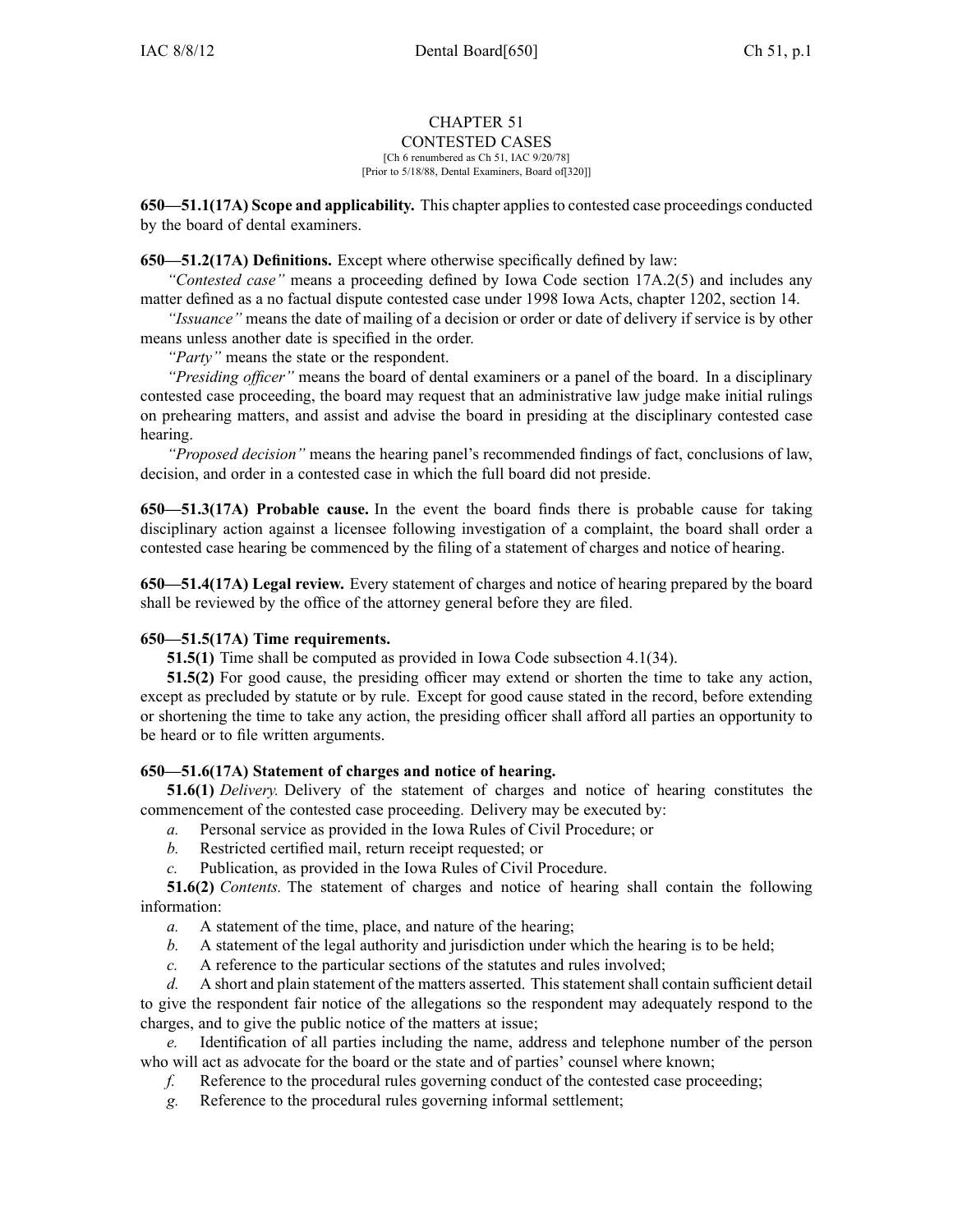*h.* Identification of the board as the presiding officer; and

*i.* Notification of the time period in which a party may request pursuant to 1998 Iowa Acts, chapter 1202, section 15(1), and rule 51.9(17A) that the presiding officer be an administrative law judge.

**650—51.7(17A) Legal representation.** Following the filing of the statement of charges and notice of hearing, the office of the attorney general shall be responsible for the legal representation of the public interest in all proceedings before the board.

**650—51.8(17A) Presiding officer in <sup>a</sup> disciplinary contested case.** The presiding officer in <sup>a</sup> disciplinary contested case shall be the board or <sup>a</sup> panel of the board. However, the board may reques<sup>t</sup> that an administrative law judge assist the board with initial rulings on prehearing matters. Decisions of the administrative law judge serving in this capacity are subject to the interlocutory appeal provisions of rule 650—51.25(17A). In addition, an administrative law judge may assist and advise the board in presiding at the contested case hearing.

### **650—51.9(17A) Presiding officer in <sup>a</sup> nondisciplinary contested case.**

**51.9(1)** Any party in a nondisciplinary contested case who wishes to request that the presiding officer assigned to render <sup>a</sup> proposed decision be an administrative law judge employed by the department of inspections and appeals must file <sup>a</sup> written reques<sup>t</sup> within 20 days after service of <sup>a</sup> notice of hearing which identifies or describes the presiding officer as the board.

**51.9(2)** The board may deny the reques<sup>t</sup> only upon <sup>a</sup> finding that one or more of the following apply:

*a.* There is compelling need to expedite issuance of <sup>a</sup> final decision in order to protect the public health, safety, or welfare.

*b.* An administrative law judge with the qualifications identified in subrule 51.9(4) is unavailable to hear the case within <sup>a</sup> reasonable time.

*c.* The case involves significant policy issues of first impression that are inextricably intertwined with the factual issues presented.

- *d.* The demeanor of the witnesses is likely to be dispositive in resolving the disputed factual issues.
- *e.* Funds are unavailable to pay the costs of an administrative law judge and an interagency appeal.
- *f.* The reques<sup>t</sup> was not timely filed.
- *g.* The reques<sup>t</sup> is not consistent with <sup>a</sup> specified statute.

**51.9(3)** The board shall issue <sup>a</sup> written ruling specifying the grounds for its decision within 20 days after <sup>a</sup> reques<sup>t</sup> for an administrative law judge is filed. If the ruling is contingent upon the availability of an administrative law judge with the qualifications identified in subrule 51.9(4), the parties shall be notified at least 10 days prior to hearing if <sup>a</sup> qualified administrative law judge will not be available.

**51.9(4)** An administrative law judge assigned to act as presiding officer in <sup>a</sup> nondisciplinary contested case shall have <sup>a</sup> J.D. degree unless waived by the board.

**51.9(5)** Except as provided otherwise by another provision of law, all rulings by an administrative law judge acting as presiding officer in <sup>a</sup> nondisciplinary contested case are subject to appeal to the board. A party must seek any available intra-agency appeal in order to exhaust adequate administrative remedies. Such appeals must be filed within 10 days of the date of the issuance of the challenged ruling, but no later than the time for compliance with the order or the date of hearing, whichever is first.

#### **650—51.10(17A) Disqualification.**

**51.10(1)** A presiding officer or other person shall withdraw from participation in the making of any proposed or final decision in <sup>a</sup> contested case if that person:

*a.* Has <sup>a</sup> personal bias or prejudice concerning <sup>a</sup> party or <sup>a</sup> representative of <sup>a</sup> party;

*b.* Has personally investigated, prosecuted or advocated, in connection with that case, the specific controversy underlying that case, another pending factually related contested case, or <sup>a</sup> pending factually related controversy that may culminate in <sup>a</sup> contested case involving the same parties;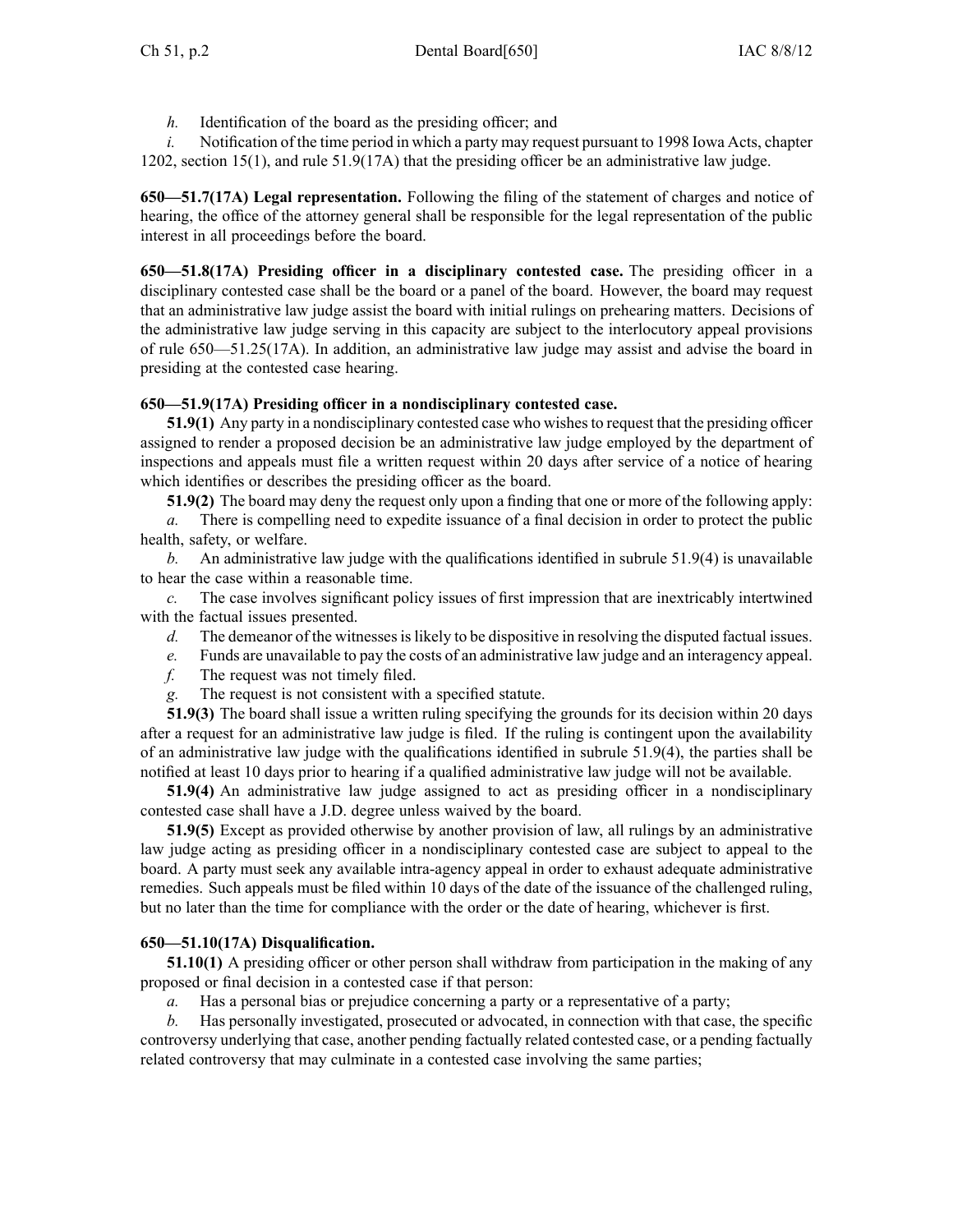*c.* Issubject to the authority, direction or discretion of any person who has personally investigated, prosecuted or advocated in connection with that contested case, the specific controversy underlying that contested case, or <sup>a</sup> pending factually related contested case or controversy involving the same parties;

*d.* Has acted as counsel to any person who is <sup>a</sup> private party to that proceeding within the pas<sup>t</sup> two years;

*e.* Has <sup>a</sup> personal financial interest in the outcome of the case or any other significant personal interest that could be substantially affected by the outcome of the case;

*f.* Has <sup>a</sup> spouse or relative within the third degree of relationship that (1) is <sup>a</sup> party to the case, or an officer, director or trustee of <sup>a</sup> party; (2) is <sup>a</sup> lawyer in the case; (3) is known to have an interest that could be substantially affected by the outcome of the case; or (4) is likely to be <sup>a</sup> material witness in the case; or

*g.* Has any other legally sufficient cause to withdraw from participation in the decision making in that case.

**51.10(2)** The term "personally investigated" means taking affirmative steps to interview witnesses directly or to obtain documents or other information directly. The term "personally investigated" does not include:

*a.* General direction and supervision of assigned investigators;

*b.* Unsolicited receipt of information which is relayed to assigned investigators;

*c.* Review of another person's investigative work product in the course of determining whether there is probable cause to initiate <sup>a</sup> proceeding; or

*d.* Exposure to factual information while performing other board functions, including fact gathering for purposes other than investigation of the matter which culminates in <sup>a</sup> contested case.

Factual information relevant to the merits of <sup>a</sup> contested case received by <sup>a</sup> person who later serves as presiding officer in that case shall be disclosed if required by Iowa Code section 17A.17 as amended by 1998 Iowa Acts, chapter 1202, section 19, and subrules 51.10(3) and 51.23(9).

**51.10(3)** In <sup>a</sup> situation where <sup>a</sup> presiding officer or other person knows of information which might reasonably be deemed to be <sup>a</sup> basis for disqualification and decides voluntary withdrawal is unnecessary, that person shall submit the relevant information for the record by affidavit and shall provide for the record <sup>a</sup> statement of the reasons for the determination that withdrawal is unnecessary.

**51.10(4)** If <sup>a</sup> party asserts disqualification on any appropriate ground, including those listed in subrule 51.10(1), the party shall file <sup>a</sup> motion supported by an affidavit pursuan<sup>t</sup> to 1998 Iowa Acts, chapter 1202, section 19(7). The motion must be filed as soon as practicable after the reason alleged in the motion becomes known to the party. The board shall determine the matter as par<sup>t</sup> of the record in this case.

### **650—51.11(17A) Consolidation—severance.**

**51.11(1)** *Consolidation.* The presiding officer may consolidate any or all matters at issue in two or more contested case proceedings where:

*a.* The matters at issue involve common parties or common questions of fact or law;

*b.* Consolidation would expedite and simplify consideration of the issues involved; and

*c.* Consolidation would not adversely affect the rights of any of the parties to those proceedings.

**51.11(2)** *Severance.* The presiding officer may, for good cause shown, order any contested case proceedings or portions thereof severed.

### **650—51.12(17A) Pleadings.**

**51.12(1)** *Pleadings.* Pleadings may be required by rule, by the notice of hearing, or by order of the presiding officer.

**51.12(2)** *Answer.* An answer shall be filed within 20 days of service of the statement of charges and notice of hearing.

*a.* An answer shall show on whose behalf it is filed and specifically admit, deny, or otherwise answer all material allegations of the statement of charges. It shall state any facts deemed to show an affirmative defense and contain as many additional defenses as the pleader may claim.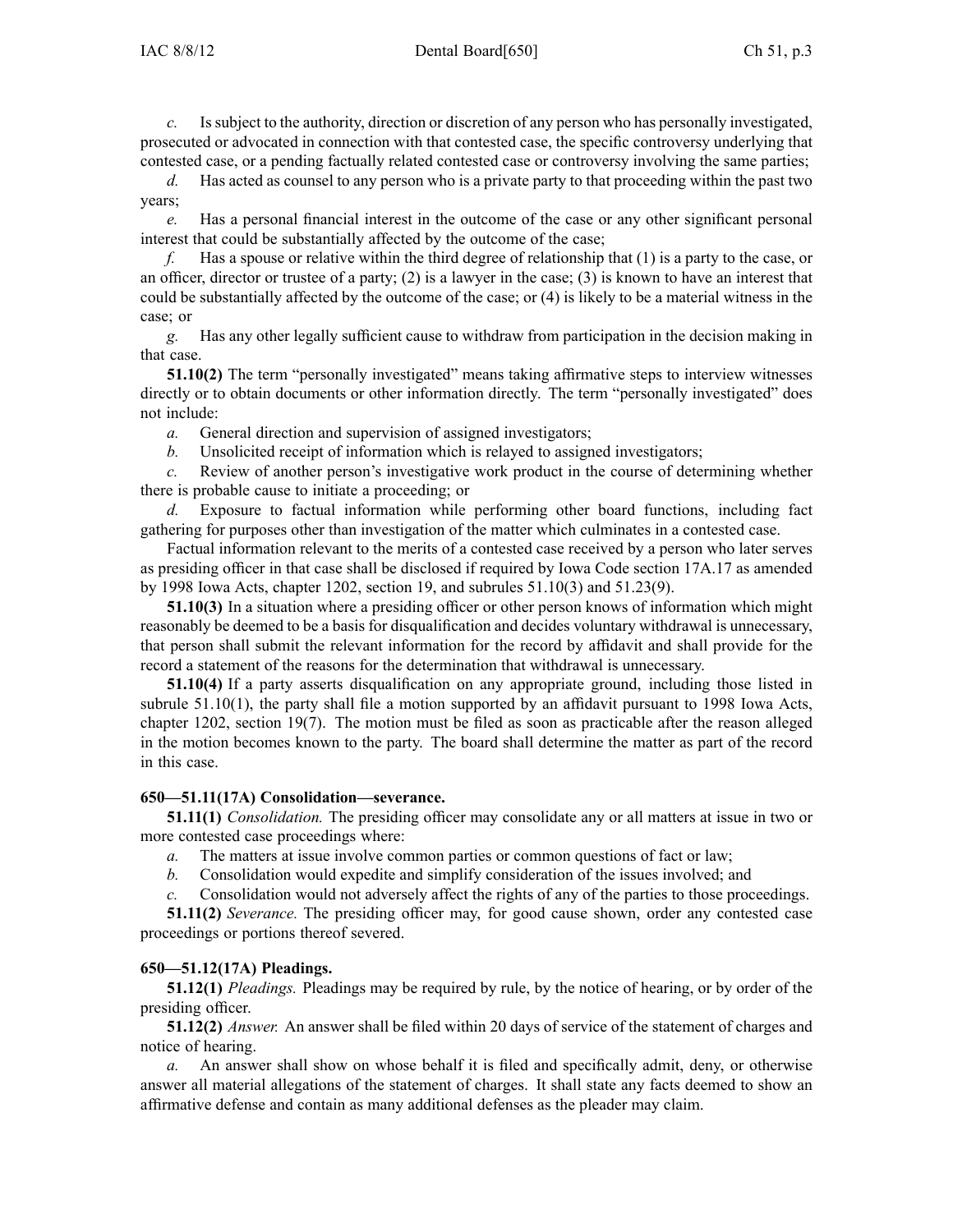*b.* An answer shall state the name, address and telephone number of the person filing the answer, the person or entity on whose behalf it is filed, and the attorney representing that person, if any.

Any allegation in the statement of charges not denied in the answer is considered admitted.

**51.12(3)** *Amendment.* Amendments to the statement of charges and to an answer may be allowed with the consent of the parties or in the discretion of the presiding officer who may impose terms or grant <sup>a</sup> continuance.

### **650—51.13(17A) Service and filing.**

**51.13(1)** *Service—when required.* Except where otherwise provided by law, every document filed in <sup>a</sup> contested case proceeding shall be served upon each of the parties of record to the proceeding, including the assistant attorney general designated as prosecutor for the state or the board, simultaneously with their filing. Except for the original notice of hearing and an application for rehearing as provided in Iowa Code section 17A.16(2), the party filing a document is responsible for service on all parties.

**51.13(2)** *Service—how made.* Service upon <sup>a</sup> party represented by an attorney shall be made upon the attorney unless otherwise ordered. Service is made by delivery or by mailing <sup>a</sup> copy to the person's last-known address. Service by mail is complete upon mailing, excep<sup>t</sup> where otherwise specifically provided by statute, rule, or order.

**51.13(3)** *Filing—when required.* After the notice of hearing, all documents in <sup>a</sup> contested case proceeding shall be filed with the board. All documents that are required to be served upon <sup>a</sup> party shall be filed simultaneously with the board.

**51.13(4)** *Filing—when made.* Except where otherwise provided by law, <sup>a</sup> document is deemed filed at the time it is delivered to the Board of Dental Examiners, 400 S.W. 8th Street, Suite D, Des Moines, Iowa 50309-4687, delivered to an established courier service for immediate delivery to that office, or mailed by first-class mail or state interoffice mail to that office, so long as there is proof of mailing.

**51.13(5)** *Proof of mailing.* Proof of mailing includes either: <sup>a</sup> legible United States Postal Service postmark on the envelope, <sup>a</sup> certificate of service, <sup>a</sup> notarized affidavit, or <sup>a</sup> certification in substantially the following form:

I certify under penalty of perjury and pursuan<sup>t</sup> to the laws of Iowa that, on (date of mailing), I mailed copies of (describe document) addressed to the Board of Dental Examiners, 400 S.W. 8th Street, Suite D, Des Moines, Iowa 50309-4687, and to the names and addresses of the parties listed below by depositing the same in (a United States pos<sup>t</sup> office mailbox with correct postage properly affixed or state interoffice mail).

(Date) (Signature)

### **650—51.14(17A) Discovery.**

**51.14(1)** Discovery procedures applicable in civil actions are applicable in contested cases. Unless lengthened or shortened by these rules or by order of the presiding officer, time periods for compliance with discovery shall be as provided in the Iowa Rules of Civil Procedure.

**51.14(2)** Any motion relating to discovery shall allege that the moving party has previously made <sup>a</sup> good-faith attempt to resolve the discovery issues involved with the opposing party. Motions in regard to discovery shall be ruled upon by the presiding officer. Opposing parties shall be afforded the opportunity to respond within ten days of the filing of the motion unless the time is shortened as provided in subrule 51.14(1). The presiding officer may rule on the basis of the written motion and any response, or may order argumen<sup>t</sup> on the motion.

**650—51.15(17A,272C) Issuance of subpoenas in <sup>a</sup> contested case.** Pursuant to Iowa Code sections 17A.13(1) and 272C.6(3), the board has the authority to issue subpoenas to compel the attendance of witnesses at depositions or hearing and to compel the production of evidence deemed necessary in connection with <sup>a</sup> contested case. A subpoena issued by the board in <sup>a</sup> contested case may seek evidence whether or not it is privileged or confidential under law.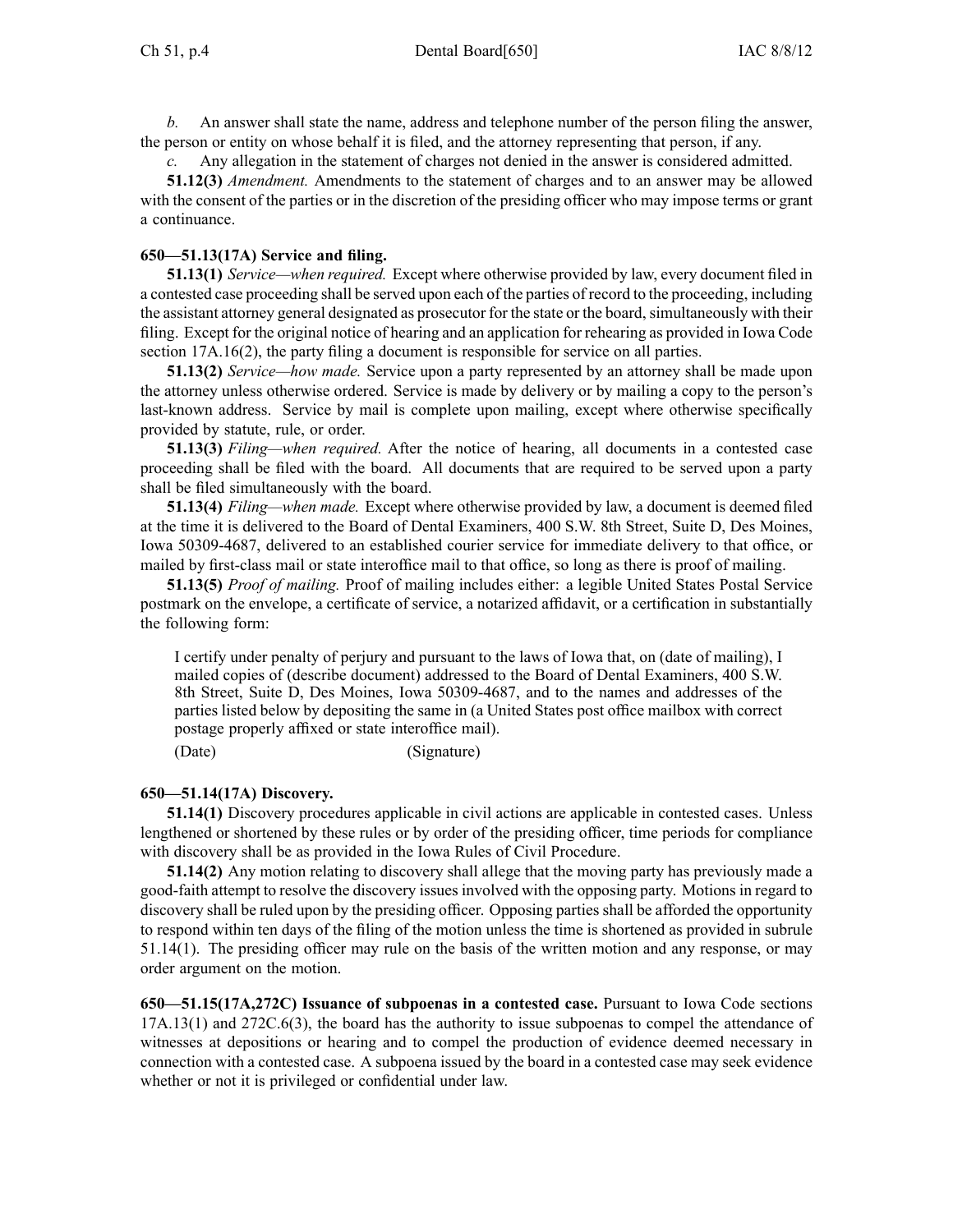**51.15(1)** The executive director or designee may, upon the written reques<sup>t</sup> of the licensee or the state, issue <sup>a</sup> subpoena to compel the attendance of witnesses at depositions or hearing, and to compel the production of books, correspondence, papers, records, and other real evidence deemed necessary in connection with <sup>a</sup> contested case. A subpoena to produce evidence or to permit inspection may be joined with <sup>a</sup> subpoena to testify at <sup>a</sup> deposition or hearing, or may be issued separately. A reques<sup>t</sup> for <sup>a</sup> subpoena of mental health records must confirm that the conditions described in 650—subrule 31.5(1) have been satisfied prior to the issuance of the subpoena.

**51.15(2)** A reques<sup>t</sup> for <sup>a</sup> subpoena shall include the following information, as applicable, unless the subpoena is requested to compel testimony or documents for rebuttal or impeachment purposes:

*a.* The name, address and telephone number of the person requesting the subpoena;

*b.* The name and address of the person to whom the subpoena shall be directed;

*c.* The date, time, and location at which the person shall be commanded to attend and give testimony;

*d.* Whether the testimony is requested in connection with <sup>a</sup> deposition or hearing;

*e.* A description of the books, papers, records or other real evidence requested;

*f.* The date, time and location for production, or inspection and copying; and

*g.* In the case of <sup>a</sup> subpoena reques<sup>t</sup> for mental health records, confirmation that the conditions described in 650—subrule 31.5(1) have been satisfied.

**51.15(3)** Each subpoena shall contain, as applicable:

*a.* The caption of the case;

*b.* The name, address and telephone number of the person who requested the subpoena;

*c.* The name and address of the person to whom the subpoena is directed;

*d.* The date, time, and location at which the person is commanded to appear;

*e.* Whether the testimony is commanded in connection with <sup>a</sup> deposition or hearing;

*f.* A description of the books, papers, records or other real evidence the person is commanded to produce;

*g.* The date, time and location for production, or inspection and copying;

*h.* The time within which a motion to quash or modify the subpoena must be filed;

*i.* The signature, address and telephone number of the executive director or designee;

*j.* The date of issuance;

*k.* A return of service which shall be attached to the subpoena.

**51.15(4)** Unless <sup>a</sup> subpoena is requested to compel testimony or documents for rebuttal or impeachment purposes, the executive director or designee shall mail copies of all subpoenas to the parties to the contested case. The person who requested the subpoena is responsible for serving the subpoena upon the subject of the subpoena.

**51.15(5)** Any person who is aggrieved or adversely affected by compliance with the subpoena, or any party to the contested case who desires to challenge the subpoena must, within 14 days after service of the subpoena, or before the time specified for compliance if such time is less than 14 days, file with the board <sup>a</sup> motion to quash or modify the subpoena. The motion shall describe the legal reasons why the subpoena should be quashed or modified, and may be accompanied by legal briefs or factual affidavits.

**51.15(6)** Upon receipt of <sup>a</sup> timely motion to quash or modify <sup>a</sup> subpoena, the board may reques<sup>t</sup> an administrative law judge to hold <sup>a</sup> hearing and issue <sup>a</sup> decision, or the board may conduct the hearing and issue <sup>a</sup> decision. Oral argumen<sup>t</sup> may be scheduled at the discretion of the board or administrative law judge. The administrative law judge or the board may quash or modify the subpoena, deny the motion, or issue an appropriate protective order.

**51.15(7)** A person aggrieved by <sup>a</sup> ruling of an administrative law judge who desires to challenge that ruling must appeal the ruling to the board by serving on the board's executive director, either in person or by certified mail, <sup>a</sup> notice of appeal within ten days after service of the decision of the administrative law judge**.**

**51.15(8)** If the person contesting the subpoena is not the person under investigation, the board's decision is final for purposes of judicial review. If the person contesting the subpoena is the person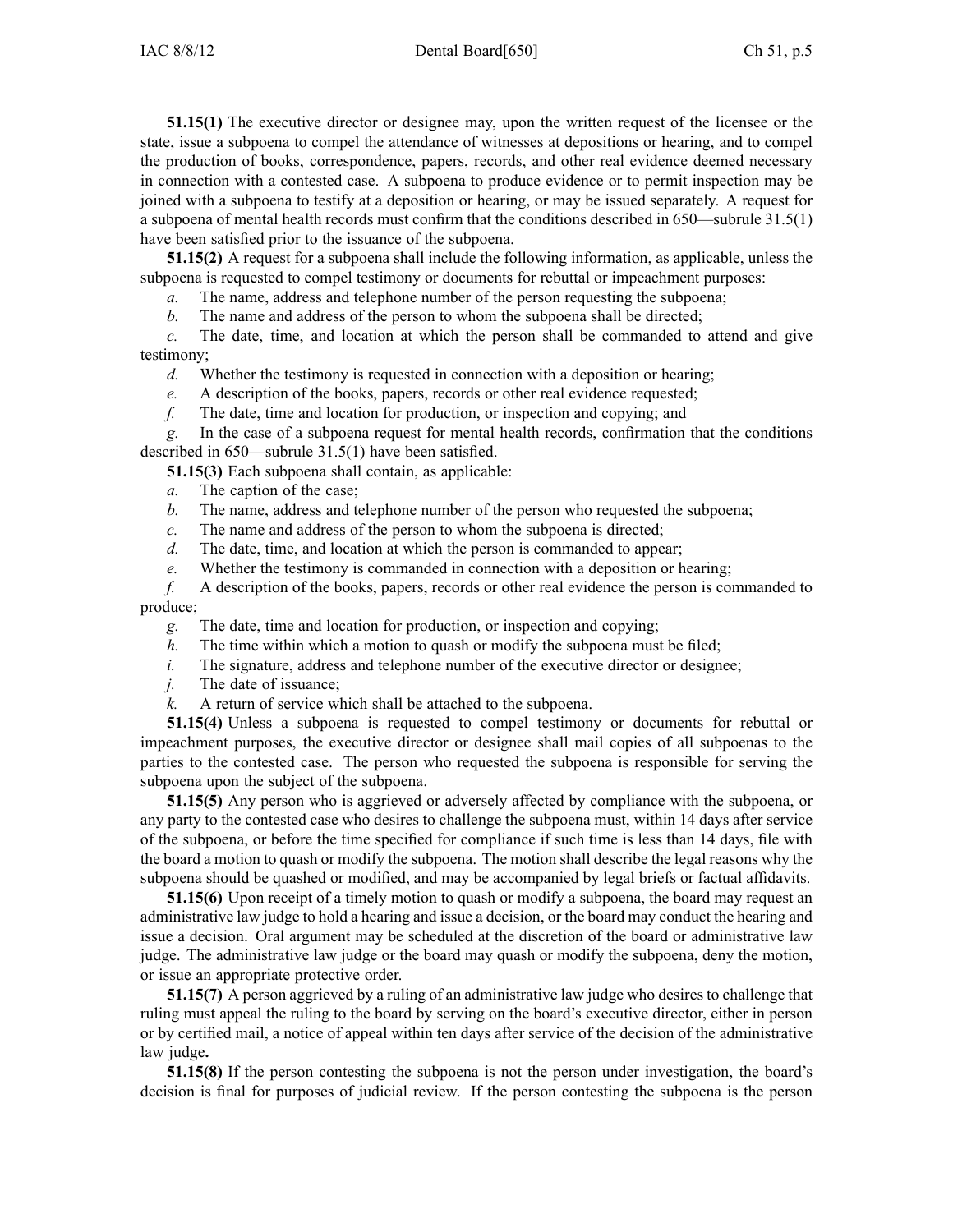under investigation, the board's decision is not final for purposes of judicial review until there is <sup>a</sup> final decision in the contested case**.**

## **650—51.16(17A) Motions.**

**51.16(1)** No technical form for motions is required. However, prehearing motions must be in writing, state the grounds for relief, and state the relief sought.

**51.16(2)** Any party may file <sup>a</sup> written response to <sup>a</sup> motion within ten days after the motion isserved, unless the time period is extended or shortened by the presiding officer. The presiding officer may consider <sup>a</sup> failure to respond within the required time period in ruling on <sup>a</sup> motion.

**51.16(3)** The presiding officer may schedule oral argumen<sup>t</sup> on any motion.

**51.16(4)** Motions pertaining to the hearing must be filed and served at least ten days prior to the date of hearing unless there is good cause for permitting later action or the time for such action is lengthened or shortened by rule of the board or an order of the presiding officer.

### **650—51.17(17A) Prehearing conference.**

**51.17(1)** Any party may request a prehearing conference. Prehearing conferences shall be conducted by the executive director, who may reques<sup>t</sup> the assistance of an administrative law judge. A written reques<sup>t</sup> for prehearing conference or an order for prehearing conference on the executive director's own motion shall be filed prior to the contested case hearing, but no later than 20 days prior to the hearing date.

**51.17(2)** The parties at <sup>a</sup> prehearing conference shall be prepared to discuss the following subjects, and the executive director or administrative law judge may issue appropriate orders concerning:

- *a.* The possibility of settlement.
- *b.* The entry of <sup>a</sup> scheduling order to include deadlines for completion of discovery.
- *c.* Stipulations of law or fact.
- *d.* Stipulations on the admissibility of exhibits.

*e.* Submission of exper<sup>t</sup> and other witness lists. Witness lists may be amended subsequent to the prehearing conference within the time limits established by the executive director or administrative law judge at the hearing conference. Any such amendments must be served on all parties. Witnesses not listed on the final witness list may be excluded from testifying unless there was good cause for the failure to include their names.

*f.* Submission of exhibit lists. Exhibit lists may be amended subsequent to the prehearing conference within the time limits established by the executive director or administrative law judge at the prehearing conference. Exhibits, other than rebuttal exhibits, that are not listed on the final exhibit list may be excluded from admission into evidence unless there was good cause for the failure to include them.

- *g.* Stipulations for waiver of any provision of law.
- *h.* Identification of matters which the parties intend to reques<sup>t</sup> be officially noticed.
- *i.* Consideration of any additional matters which will expedite the hearing.

**51.17(3)** Prehearing conferences may be conducted by telephone unless otherwise ordered.

**650—51.18(17A) Continuances.** Unless otherwise provided, applications for continuances shall be filed with the board. In the event the application for continuance is not contested, the executive director shall serve as presiding officer and issue the appropriate order. In the event the application for continuance is contested, the matter shall be heard by the board as presiding officer or may be delegated by the board to an administrative law judge.

**51.18(1)** A written application for <sup>a</sup> continuance shall:

*a.* Be made at the earliest possible time and no less than five working days before the hearing excep<sup>t</sup> in case of unanticipated emergencies;

- *b.* State the specific reasons for the request; and
- *c.* Be signed by the requesting party or the party's representative.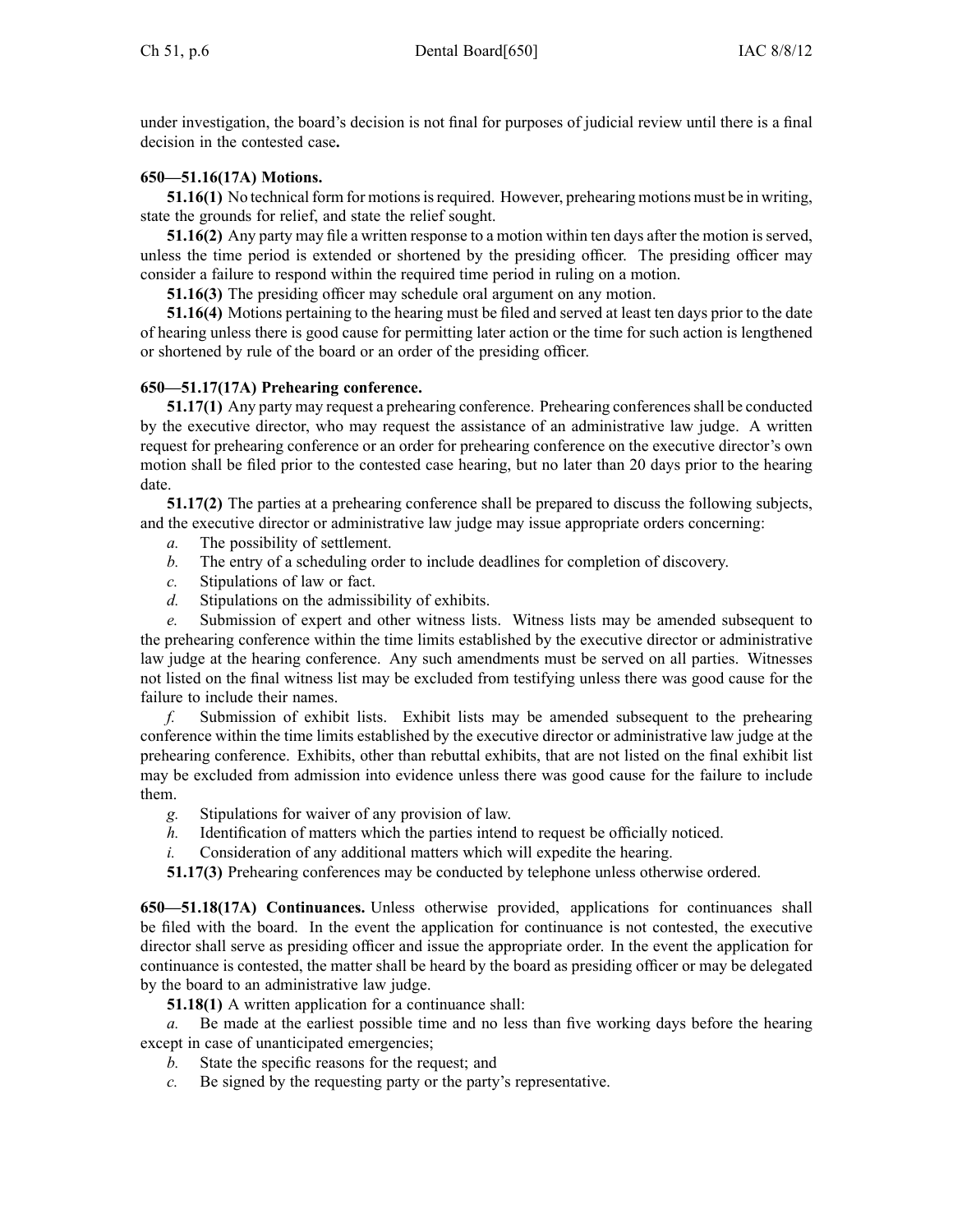An oral application for a continuance may be made if the presiding officer waives the requirement for <sup>a</sup> written motion. However, <sup>a</sup> party making such an oral application for <sup>a</sup> continuance must confirm that reques<sup>t</sup> by written application within two days after the oral reques<sup>t</sup> unless that requirement is waived by the presiding officer. No application for continuance shall be made or granted without notice to all parties excep<sup>t</sup> in an emergency where notice is not feasible.

**51.18(2)** In determining whether to gran<sup>t</sup> <sup>a</sup> continuance, the presiding officer may consider:

- *a.* Prior continuances;
- *b.* The interests of all parties;
- *c.* The public interest;
- *d.* The likelihood of informal settlement;
- *e.* The existence of an emergency;
- *f.* Any objection;
- *g.* Any applicable time requirements;
- *h.* The existence of a conflict in the schedules of counsel, parties, or witnesses;
- *i.* The timeliness of the request; and
- *j.* Other relevant factors.

The presiding officer may require documentation of any grounds for continuance.

#### **650—51.19(17A) Settlements.**

**51.19(1)** A contested case may be resolved by informal settlement. Settlement negotiations may be initiated at any stage of <sup>a</sup> contested case by the executive director, prosecuting attorney, the respondent, the board or its designee. Neither the board nor the respondent is required to participate in the informal settlement process. The executive director and chairperson of the board, or the chairperson's designee(s), shall have authority to negotiate on behalf of the board.

**51.19(2)** The full board shall not be involved in negotiation until <sup>a</sup> written proposed settlement is submitted to the full board for approval, unless both parties waive this prohibition.

**51.19(3)** Consent to negotiation by the respondent during informal settlement negotiation constitutes <sup>a</sup> waiver of notice and opportunity to be heard pursuan<sup>t</sup> to Iowa Code section 17A.17. Thereafter, the prosecuting attorney is authorized to discuss informal settlement with the board chairperson or designee(s).

**51.19(4)** Negotiations for <sup>a</sup> proposed settlement shall be completed at least ten days prior to the hearing date set by the order for hearing. However, after consultation with the board chairperson or designee, the executive director shall have the power to gran<sup>t</sup> additional time for continued negotiations in instances where additional time will likely lead to <sup>a</sup> satisfactory settlement prior to the hearing date.

**51.19(5)** No proposed settlement shall be presented to the board for approval until it is in final, written form signed by the respondent.

**51.19(6)** All proposed settlements are subject to approval of <sup>a</sup> majority of the full board. If the board fails to approve <sup>a</sup> proposed settlement, it shall be of no force or effect to either party. The proposed settlement shall be binding if approved by the board and signed by both the chairperson or the chairperson's designee and the respondent.

**51.19(7)** A board member who participates in the negotiation of <sup>a</sup> proposed settlement is not disqualified from participating in the adjudication of the contested case.

**51.19(8)** Consent to settlement negotiations by the respondent constitutes <sup>a</sup> waiver of any objection to the participation in the adjudication of the contested case of any board member who participated in the review of <sup>a</sup> settlement agreemen<sup>t</sup> which was not approved by the board.

**51.19(9)** A provision for paymen<sup>t</sup> of <sup>a</sup> quarterly fee as stated in 650—Chapter 15 or such other fees as specified by the board may be included in the settlement agreement. [**ARC 8369B**, IAB 12/16/09, effective 1/20/10; **ARC 0265C**, IAB 8/8/12, effective 9/12/12]

#### **650—51.20(17A) Hearing procedures.**

**51.20(1)** A hearing may be conducted before the board or <sup>a</sup> panel of not less than three members of the board at least two of whom are licensed by the board.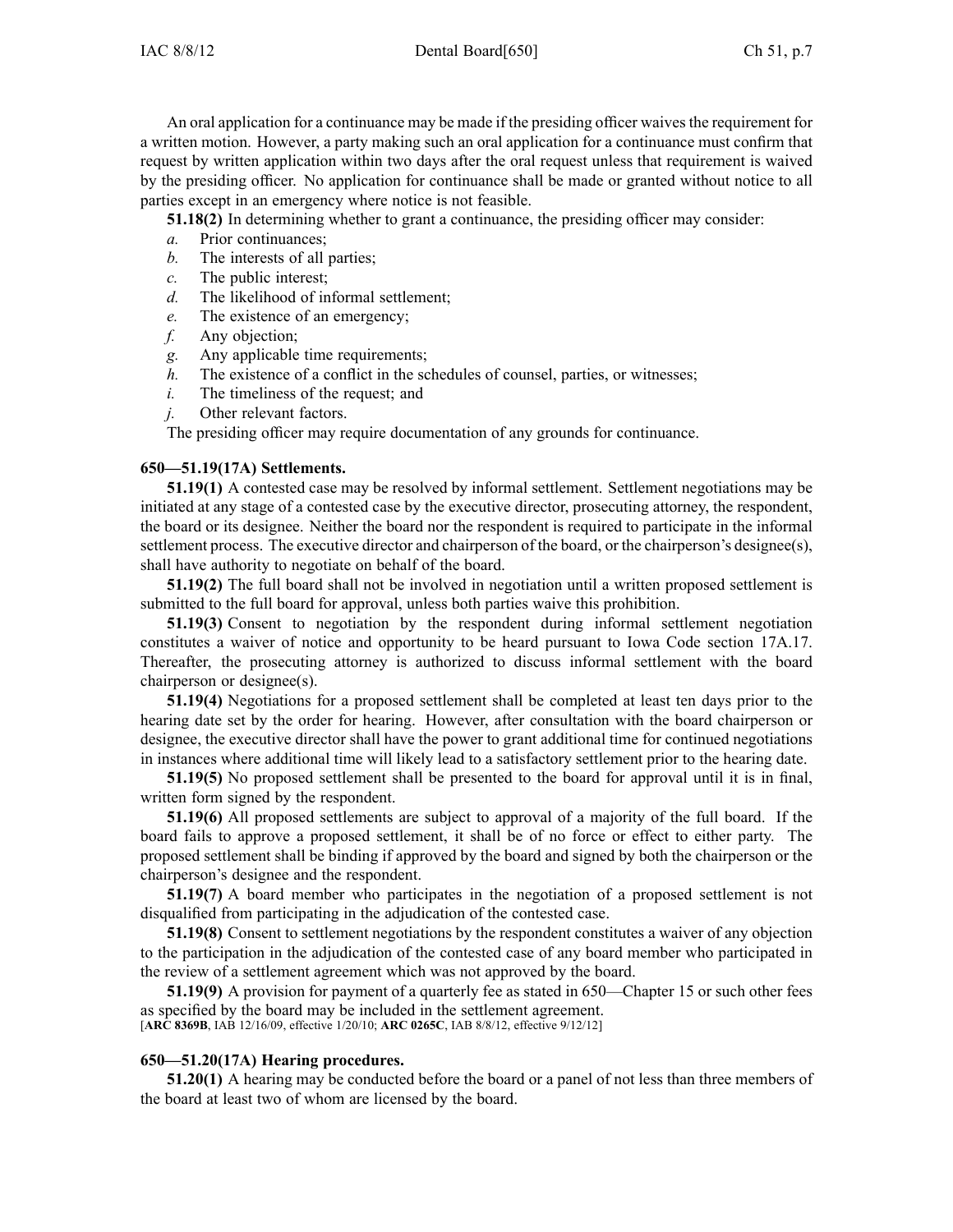**51.20(2)** Hearings by the dental hygiene committee. In the event the licensee who isthe subject of the contested case is <sup>a</sup> dental hygienist, the hearing shall be held before the dental hygiene committee, which shall constitute <sup>a</sup> panel of the board. The dental hygiene committee may in its discretion recommend to the board that the hearing be held instead before <sup>a</sup> panel of the board or full board.

**51.20(3)** When, in the opinion of <sup>a</sup> majority of the board, it is desirable to obtain specialists within an area of practice when holding disciplinary hearings, the board may appoint <sup>a</sup> panel of three specialists who are not board members to make findings of fact and to repor<sup>t</sup> to the board. Such findings shall not include any recommendation for or against licensee discipline.

**51.20(4)** The presiding officer shall have the authority to administer oaths, to admit or exclude testimony or other evidence, and to rule on all motions and objections. The presiding officer may reques<sup>t</sup> that an administrative law judge perform any of these functions, and may be assisted and advised by an administrative law judge.

**51.20(5)** All objections shall be timely made and stated on the record.

**51.20(6)** Parties have the right to participate or to be represented in all hearings or prehearing conferences related to their case. Any party may be represented by an attorney at their own expense.

**51.20(7)** Subject to terms and conditions prescribed by the presiding officer, parties have the right to introduce evidence on issues of material fact, cross-examine witnesses presen<sup>t</sup> at the hearing as necessary for <sup>a</sup> full and true disclosure of the facts, presen<sup>t</sup> evidence in rebuttal, and submit briefs and engage in oral argument.

**51.20(8)** The presiding officer shall maintain the decorum of the hearing and may refuse to admit or may expel anyone whose conduct is disorderly.

**51.20(9)** Witnesses may be sequestered during the hearing.

**51.20(10)** The presiding officer shall have authority to gran<sup>t</sup> immunity from disciplinary action to <sup>a</sup> witness as provided by Iowa Code section 272C.6(3).

**51.20(11)** The presiding officer shall conduct the hearing in the following manner:

*a.* The presiding officer shall give an opening statement briefly describing the nature of the proceedings;

*b.* The parties shall be given an opportunity to presen<sup>t</sup> opening statements;

*c.* Parties shall presen<sup>t</sup> their cases in the sequence determined by the presiding officer;

*d.* Each witness shall be sworn or affirmed by the presiding officer or the court reporter, and be subject to examination and cross-examination. The presiding officer may limit questioning in <sup>a</sup> manner consistent with law;

*e.* When all parties and witnesses have been heard, parties may be given the opportunity to presen<sup>t</sup> final arguments.

**51.20(12)** The board members and administrative law judge have the right to question <sup>a</sup> witness. Examination of witnesses by board members is subject to properly raised objections.

**51.20(13)** The hearing shall be open to the public unless the licensee requests that the hearing be closed.

#### **650—51.21(17A) Evidence.**

**51.21(1)** The presiding officer shall rule on admissibility of evidence and may, where appropriate, take official notice of facts in accordance with all applicable requirements of law.

**51.21(2)** Stipulation of facts is encouraged. The presiding officer may make <sup>a</sup> decision based on stipulated facts.

**51.21(3)** Evidence in the proceeding shall be confined to the issues as to which the parties received notice prior to the hearing unless the parties waive their right to such notice or the presiding officer determines that good cause justifies expansion of the issues. If the presiding officer decides to admit evidence on issues outside the scope of the notice over the objection of <sup>a</sup> party who did not have actual notice of those issues, that party, upon timely request, shall receive <sup>a</sup> continuance sufficient to amend pleadings and to prepare on the additional issue.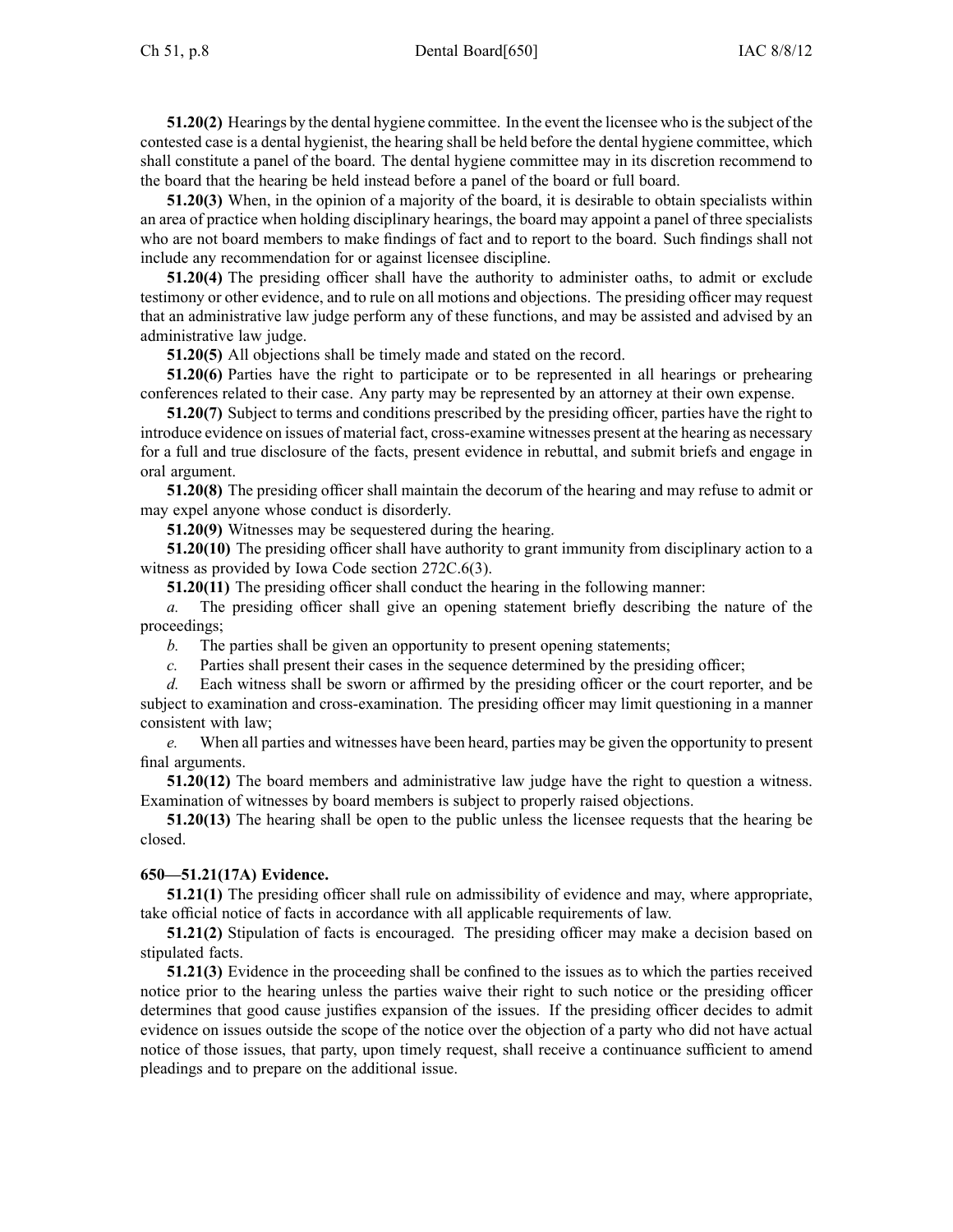**51.21(4)** The party seeking admission of an exhibit must provide opposing parties with an opportunity to examine the exhibit prior to the ruling on its admissibility. Copies of documents should normally be provided to opposing parties.

All exhibits admitted into evidence shall be appropriately marked and be made par<sup>t</sup> of the record.

**51.21(5)** Any party may object to specific evidence or may reques<sup>t</sup> limits on the scope of any examination or cross-examination. Such an objection shall be accompanied by <sup>a</sup> brief statement of the grounds upon which it is based. The objection, the ruling on the objection, and the reasons for the ruling shall be noted in the record. The presiding officer may rule on the objection at the time it is made or may reserve <sup>a</sup> ruling until the written decision.

**51.21(6)** Whenever evidence is ruled inadmissible, the party offering that evidence may submit an offer of proof on the record. The party making the offer of proof for excluded oral testimony shall briefly summarize the testimony or, with permission of the presiding officer, presen<sup>t</sup> the testimony. If the excluded evidence consists of <sup>a</sup> document or exhibit, it shall be marked as par<sup>t</sup> of an offer of proof and inserted in the record.

#### **650—51.22(17A) Default.**

**51.22(1)** If <sup>a</sup> party fails to appear or participate in <sup>a</sup> contested case proceeding after proper service of notice, the presiding officer may, if no adjournment is granted, enter <sup>a</sup> default decision or proceed with the hearing and render <sup>a</sup> decision in the absence of the party.

**51.22(2)** Where appropriate and not contrary to law, any party may move for default against <sup>a</sup> party who has failed to appear after proper service.

**51.22(3)** Default decisions or decisions rendered on the merits after <sup>a</sup> party has failed to appear or participate in <sup>a</sup> contested case proceeding become final board action unless, within 15 days after the date of notification or mailing of the decision, <sup>a</sup> motion to vacate is filed and served on all parties or an appeal of <sup>a</sup> decision on the merits is timely initiated within the time provided by rule 650—51.26(17A). A motion to vacate must state all facts relied upon by the moving party which establish that good cause existed for that party's failure to appear or participate at the contested case proceeding. Each fact so stated must be substantiated by at least one sworn affidavit of <sup>a</sup> person with personal knowledge of each such fact, which affidavit(s) must be attached to the motion.

**51.22(4)** The time for further appeal of <sup>a</sup> decision for which <sup>a</sup> timely motion to vacate has been filed is stayed pending <sup>a</sup> decision on the motion to vacate.

**51.22(5)** Properly substantiated and timely filed motions to vacate shall be granted only for good cause shown. The burden of proof as to good cause is on the moving party. Adverse parties shall have ten days to respond to <sup>a</sup> motion to vacate. Adverse parties shall be allowed to conduct discovery as to the issue of good cause and to presen<sup>t</sup> evidence on the issue prior to <sup>a</sup> decision on the motion, if <sup>a</sup> reques<sup>t</sup> to do so is included in that party's response.

**51.22(6)** "Good cause" for purposes of this rule shall have the same meaning as "good cause" for setting aside <sup>a</sup> default judgment under Iowa Rule of Civil Procedure 236.

**51.22(7)** A decision denying <sup>a</sup> motion to vacate is subject to further appeal within the time limit allowed for further appeal of <sup>a</sup> decision on the merits in the contested case proceeding. A decision granting <sup>a</sup> motion to vacate is subject to interlocutory appeal by the adverse party pursuan<sup>t</sup> to rule 650—51.25(17A).

**51.22(8)** If <sup>a</sup> motion to vacate is granted and no timely interlocutory appeal has been taken, the presiding officer shall issue another notice of hearing and the contested case shall proceed accordingly.

**51.22(9)** A default decision may provide either that the default decision is to be stayed pending <sup>a</sup> timely motion to vacate or that the default decision is to take effective immediately, subject to <sup>a</sup> reques<sup>t</sup> for stay under rule 650—51.28(17A).

#### **650—51.23(17A) Ex parte communication.**

**51.23(1)** Prohibited communications. Unless required for the disposition of ex parte matters specifically authorized by statute, following issuance of the notice of hearing there shall be no communication, directly or indirectly, between the presiding officer and any party or representative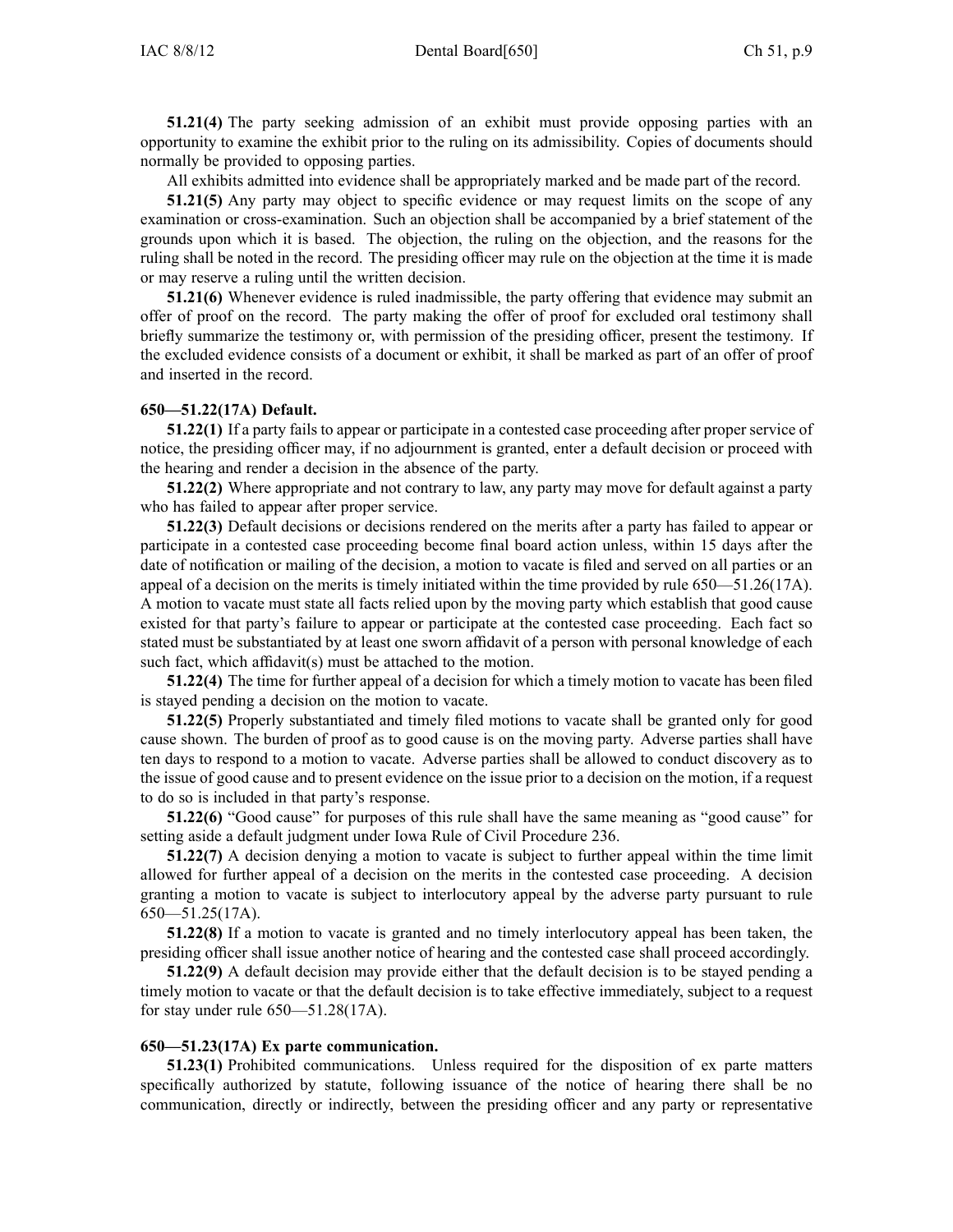of any party or any other person with <sup>a</sup> direct or indirect interest in such case in connection with any issue of fact or law in the case excep<sup>t</sup> upon notice and opportunity for all parties to participate. Nothing in this provision is intended to preclude board members from communicating with other board members or members of the board staff, other than those with <sup>a</sup> personal interest in, or those engaged in personally investigating as defined in subrule  $51.10(2)$ , prosecuting, or advocating in, either the case under consideration or <sup>a</sup> pending factually related case involving the same parties, as long as those persons do not directly or indirectly communicate to the presiding officer any ex parte communications they have received of <sup>a</sup> type that the presiding officer would be prohibited from receiving or that furnish, augment, diminish, or modify the evidence in the record.

**51.23(2)** Prohibitions on ex parte communications commence with the issuance of the notice of hearing in <sup>a</sup> contested case and continue for as long as the case is pending before the board.

**51.23(3)** Written, oral or other forms of communication are "ex parte" if made without notice and opportunity for all parties to participate.

**51.23(4)** To avoid prohibited ex parte communications, notice must be given in <sup>a</sup> manner reasonably calculated to give all parties <sup>a</sup> fair opportunity to participate. Notice of written communications shall be provided in compliance with rule 650—51.13(17A) and may be supplemented by telephone, facsimile, electronic mail or other means of notification. Where permitted, oral communications may be initiated through conference telephone call including all parties or their representatives.

**51.23(5)** Persons who jointly act as presiding officer in <sup>a</sup> pending contested case may communicate with each other without notice or opportunity for parties to participate.

**51.23(6)** The executive director may be presen<sup>t</sup> in deliberations or otherwise advise the presiding officer without notice or opportunity for parties to participate as long as they are not disqualified from participating under rule 650—51.10(17A).

**51.23(7)** Communications with the presiding officer involving uncontested scheduling or procedural matters do not require notice or opportunity for parties to participate. Parties should notify other parties prior to initiating such contact with the presiding officer when feasible, and shall notify other parties when seeking to continue hearings or other deadlines pursuant to rule  $650-51.18(17A)$ .

**51.23(8)** Disclosure of prohibited communications. A presiding officer who receives <sup>a</sup> prohibited ex parte communication during the pendency of <sup>a</sup> contested case must initially determine if the effect of the communication is so prejudicial that the presiding officer should be disqualified.

If the presiding officer determines that disqualification is warranted, <sup>a</sup> copy of any prohibited written communication, all written responses to the communication, <sup>a</sup> written summary stating the substance of any prohibited oral or other communication not available in written form for disclosure, all responses made, and the identity of each person from whom the presiding officer received <sup>a</sup> prohibited ex parte communication shall be submitted for inclusion in the record under seal by protective order.

If the presiding officer determines that disqualification is not warranted, such documents shall be submitted for inclusion in the record and served on all parties. Any party desiring to rebut the prohibited communication must be allowed the opportunity to do so upon written reques<sup>t</sup> filed within ten days after notice of the communication.

**51.23(9)** Promptly after being assigned to serve as presiding officer at any stage in <sup>a</sup> contested case proceeding, <sup>a</sup> presiding officer shall disclose to all parties material factual information received through ex parte communication prior to such assignment, unless the factual information has already been or shortly will be disclosed pursuan<sup>t</sup> to Iowa Code section 17A.13(2) or through discovery. Factual information contained in an investigative repor<sup>t</sup> or similar document need not be separately disclosed by the presiding officer as long as such documents have been or will shortly be provided to the parties.

**51.23(10)** The presiding officer may render <sup>a</sup> proposed or final decision imposing appropriate sanctions for violations of this rule including default, <sup>a</sup> decision against the offending party, censure, suspension or revocation of the privilege to practice before the board. Violation of ex parte communication prohibitions by board personnel shall be reported to the board and its executive director for possible sanctions including censure, suspension, dismissal, or other disciplinary action.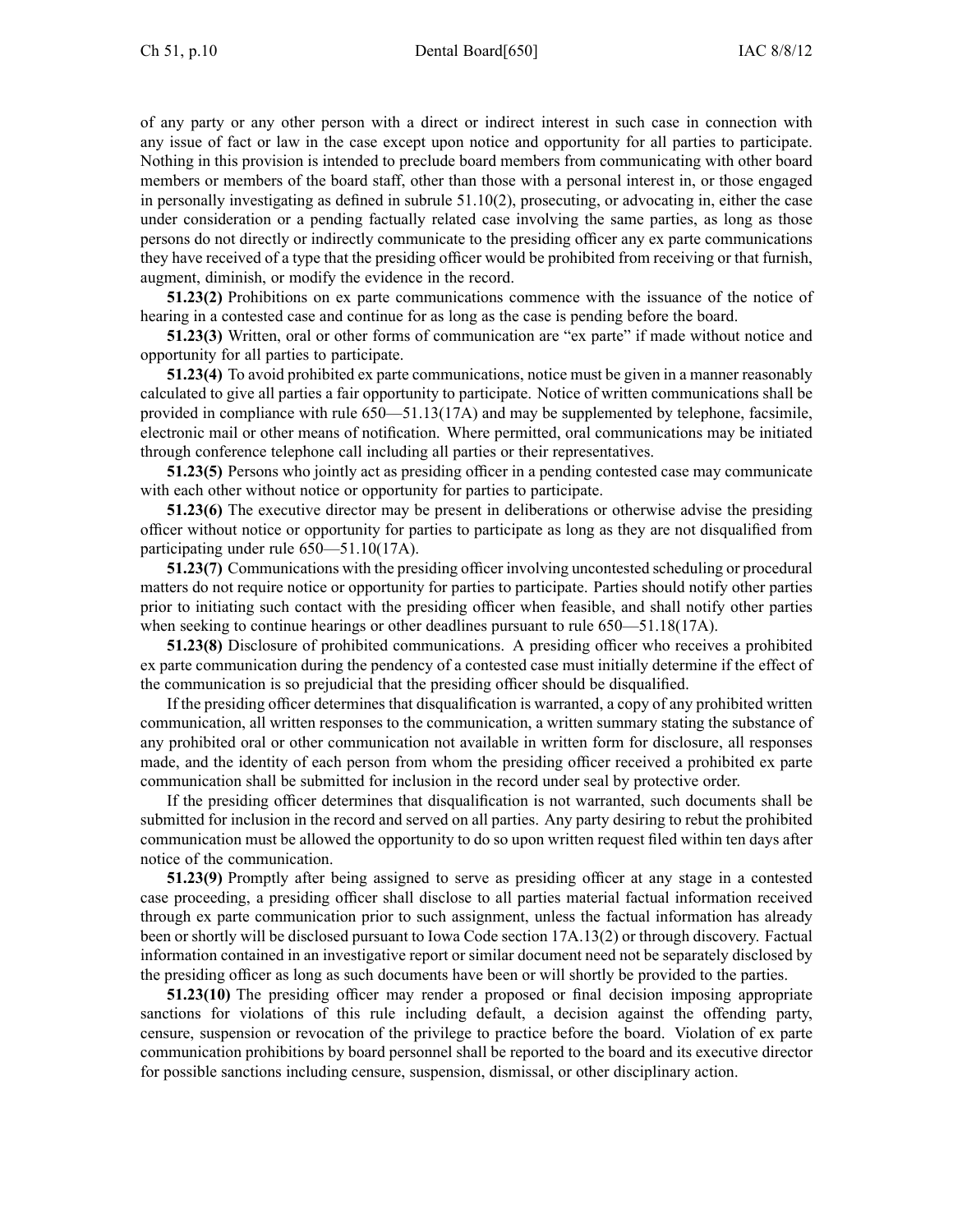**650—51.24(17A) Recording costs.** Upon request, the board shall provide <sup>a</sup> copy of the whole or any portion of the record at cost. The cost of preparing <sup>a</sup> copy of the record or of transcribing the hearing record shall be paid by the requesting party.

**650—51.25(17A) Interlocutory appeals.** Upon written reques<sup>t</sup> of <sup>a</sup> party or on its own motion, the board may review an interlocutory order of the executive director, administrative law judge, or hearing panel. In determining whether to do so, the board shall consider:

1. The extent to which its granting the interlocutory appeal would expedite final resolution of the case; and

2. The extent to which review of that interlocutory order by the board at the time it reviews the proposed decision of the presiding officer would provide an adequate remedy.

Any reques<sup>t</sup> for interlocutory review must be filed within 14 days of issuance of the challenged order, but no later than the time for compliance with the order or the date of hearing, whichever is first.

#### **650—51.26(17A) Proposed and final decision.**

**51.26(1)** When <sup>a</sup> quorum of the board presides over the reception of the evidence at the hearing, the decision is <sup>a</sup> final decision.

**51.26(2)** When <sup>a</sup> panel of three specialists presides over the hearing, the panel shall issue <sup>a</sup> proposed decision which shall include proposed findings of fact but shall not include conclusions of law. A proposed decision of <sup>a</sup> hearing panel of specialists, together with <sup>a</sup> transcript of the proceedings and exhibits presented, shall be reviewed by the board within 30 days of the date the proposed decision was issued. The parties shall have the opportunity to submit briefs and arguments to the board. The decision of the board is <sup>a</sup> final decision.

**51.26(3)** When <sup>a</sup> panel of three board members or the dental hygiene committee presides over the hearing, the panel shall issue <sup>a</sup> proposed decision which shall include proposed findings of fact, conclusions of law, and order. A proposed decision, together with <sup>a</sup> transcript of the proceedings and the exhibits presented, shall be reviewed by the board within 30 days of the date the proposed decision was issued. A proposed decision of <sup>a</sup> board hearing panel becomes <sup>a</sup> final decision without further proceedings unless appealed in accordance with the following provisions:

*a.* The board may review <sup>a</sup> proposed decision on its own motion by serving <sup>a</sup> notice of appeal on the parties within 30 days after issuance of the proposed decision.

*b.* A proposed decision may be appealed to the board by either party by serving on the executive director, either in person or by certified mail, <sup>a</sup> notice of appeal within 30 days after service of the proposed decision on the appealing party.

*c.* Following receipt of <sup>a</sup> notice of appeal, the board shall enter an order establishing <sup>a</sup> schedule for submission of briefs and oral argument. The parties shall serve their briefs on the board and shall furnish an additional copy to each party by first-class mail.

*d.* Oral argumen<sup>t</sup> shall be heard by the board unless waived by both parties. The time granted each party for oral argumen<sup>t</sup> shall be established by the board.

*e.* The record on appeal shall be the entire record made before the hearing panel or administrative law judge. Costs associated with the appeal shall be paid by the appealing party.

**51.26(4)** At no time prior to the release of the final decision by the board shall <sup>a</sup> proposed decision be made public or distributed to any person other than the parties.

**51.26(5)** Requests to presen<sup>t</sup> additional evidence. A party may reques<sup>t</sup> the taking of additional evidence only by establishing that:

- *a.* The evidence is material; and
- *b.* The evidence arose after completion of the original hearing; or
- *c.* Good cause exists for failure to presen<sup>t</sup> the evidence at the original hearing; and
- *d.* The party has not waived the right to presen<sup>t</sup> the additional evidence.

A written reques<sup>t</sup> to presen<sup>t</sup> additional evidence must be filed with the notice of appeal or, by <sup>a</sup> nonappealing party, within 14 days of service of the notice of appeal. The board may remand <sup>a</sup> case to the hearing panel for further hearing or may itself preside at the taking of additional evidence.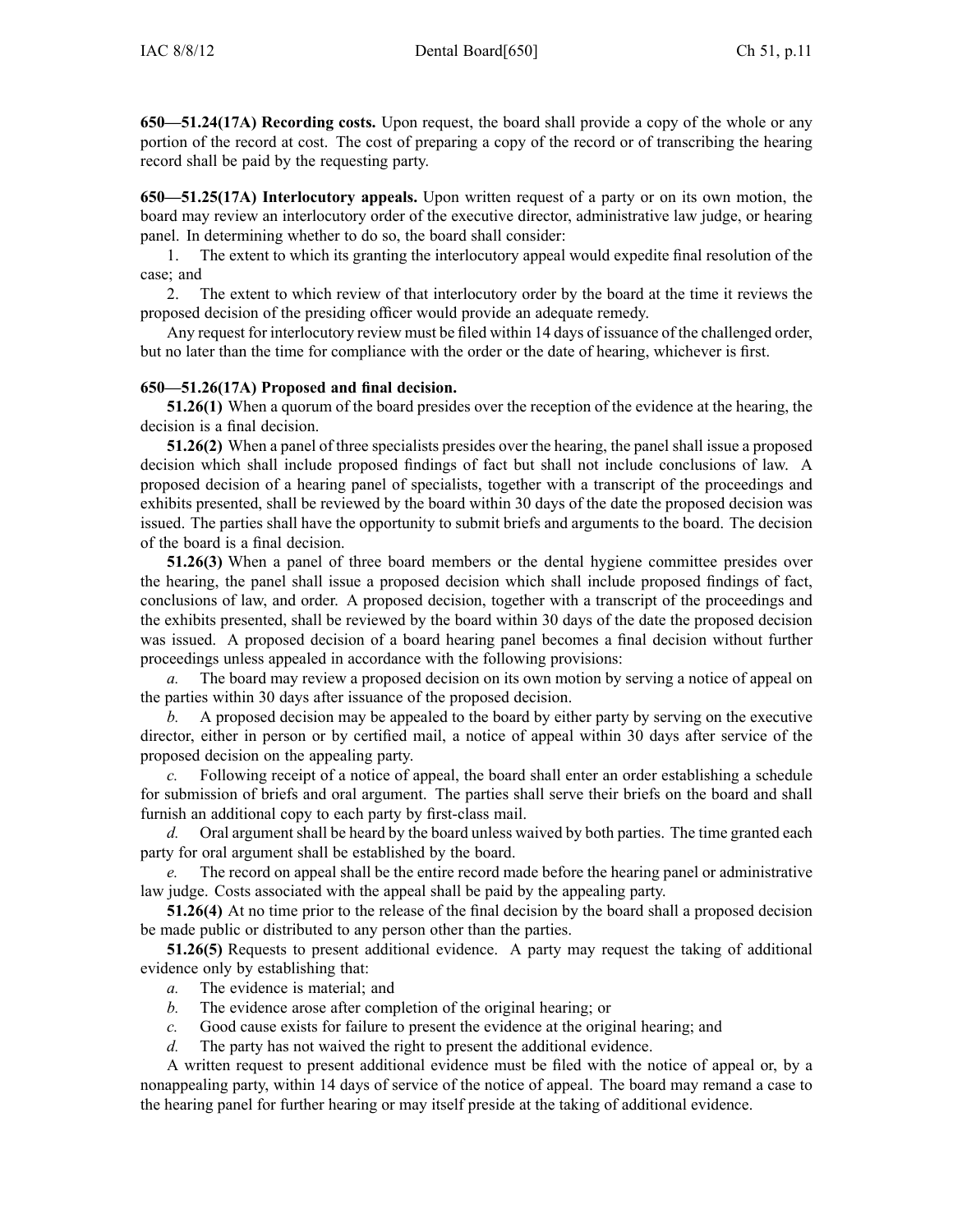### **650—51.27(17A) Applications for rehearing.**

**51.27(1)** *By whom filed.* Any party to <sup>a</sup> contested case proceeding may file an application for rehearing from <sup>a</sup> final order.

**51.27(2)** *Content of application.* The application for rehearing shall state on whose behalf it is filed, the specific grounds for rehearing, and the relief sought. In addition, the application shall state whether the applicant desires reconsideration of all or par<sup>t</sup> of the board decision on the existing record and whether, on the basis of the grounds enumerated in subrule 51.27(5), the applicant requests an opportunity to submit additional evidence.

**51.27(3)** *Time of filing.* The application shall be filed with the board within 20 days after issuance of the final decision.

**51.27(4)** *Notice to other parties.* A copy of the application shall be timely mailed by the applicant to all parties of record not joining therein.

**51.27(5)** *Additional evidence.* A reques<sup>t</sup> that additional evidence be considered on rehearing shall be governed by subrule 51.26(5).

**51.27(6)** *Disposition.* Any application for <sup>a</sup> rehearing shall be deemed denied unlessthe board grants the application within 20 days after its filing.

#### **650—51.28(17A) Stays of board actions.**

**51.28(1)** *When available.* Any party to <sup>a</sup> contested case proceeding may petition the board for <sup>a</sup> stay of an order issued in that proceeding or for other temporary remedies, pending review by the board or pending judicial review. The petition shall state the reasons justifying <sup>a</sup> stay or other temporary remedy.

**51.28(2)** *When granted.* In determining whether to gran<sup>t</sup> <sup>a</sup> stay, the board shall consider the factors listed in 1998 Iowa Acts, chapter 1202, section 23(5c). The board shall not gran<sup>t</sup> <sup>a</sup> stay in any case in which the district court would be expressly prohibited by statute from granting <sup>a</sup> stay.

**650—51.29(17A) No factual dispute contested cases.** If the parties agree that no dispute of material fact exists as to <sup>a</sup> matter that would be <sup>a</sup> contested case if such <sup>a</sup> dispute of fact existed, the parties may presen<sup>t</sup> all relevant admissible evidence either by stipulation or otherwise as agreed by the parties, without necessity for the production of evidence at an evidentiary hearing. If such agreemen<sup>t</sup> is reached, <sup>a</sup> jointly submitted schedule detailing the method and timetable for submission of the record, briefs and oral argumen<sup>t</sup> should be submitted to the presiding officer for approval as soon as practicable.

### **650—51.30(17A) Emergency adjudicative proceedings.**

**51.30(1)** To the extent necessary to preven<sup>t</sup> or avoid immediate danger to the public health, safety, or welfare, and consistent with the Constitution and other provisions of law, the board may issue <sup>a</sup> written order in compliance with 1998 Iowa Acts, chapter 1202, section 21, to suspend <sup>a</sup> license in whole or in part, order the cessation of any continuing activity, order affirmative action, or take other action within the jurisdiction of the board by emergency adjudicative order. Before issuing an emergency adjudicative order the board shall consider factors including, but not limited to, the following:

*a.* Whether there has been <sup>a</sup> sufficient factual investigation to ensure that the board is proceeding on the basis of reliable information;

*b.* Whether the specific circumstances which pose immediate danger to the public health, safety or welfare have been identified and determined to be continuing;

*c.* Whether the person required to comply with the emergency adjudicative order may continue to engage in other activities without posing immediate danger to the public health, safety or welfare;

d. Whether imposition of monitoring requirements or other interim safeguards would be sufficient to protect the public health, safety or welfare; and

*e.* Whether the specific action contemplated by the board is necessary to avoid the immediate danger.

**51.30(2)** Issuance of order.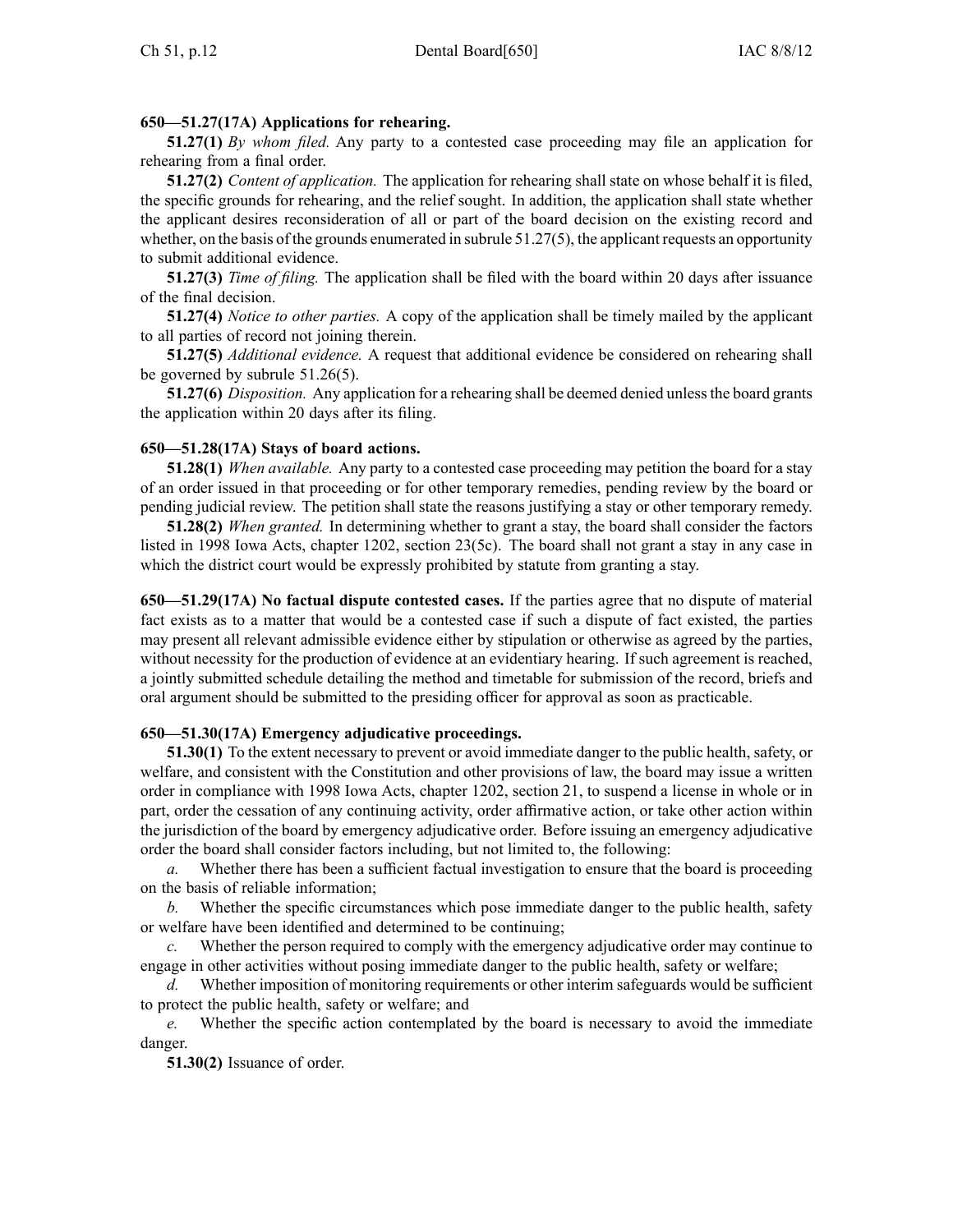*a.* An emergency adjudicative order shall contain findings of fact, conclusions of law, and policy reasons to justify the determination of an immediate danger in the board's decision to take immediate action. The order is <sup>a</sup> public record.

*b.* The written emergency adjudicative order shall be immediately delivered to the person who is required to comply with the order by utilizing one or more of the following procedures:

(1) Personal delivery;

- (2) Certified mail, return receipt requested, to the last address on file with the board;
- (3) Certified mail to the last address on file with the board; or

(4) Fax. Fax may be used as the sole method of delivery if the person required to comply with the order has filed <sup>a</sup> written reques<sup>t</sup> that board orders be sent by fax and has provided <sup>a</sup> fax number for that purpose.

*c.* To the degree practicable, the board shall select the procedure for providing written notice that best ensures prompt, reliable delivery.

**51.30(3)** Oral notice. Unless the written emergency adjudicative order is provided by personal delivery on the same day that the order issues, the board shall make reasonable immediate efforts to contact by telephone the persons who are required to comply with the order.

**51.30(4)** Completion of proceedings. After the issuance of an emergency adjudicative order, the board shall proceed as quickly as feasible to complete any proceedings that would be required if the matter did not involve an immediate danger.

Issuance of <sup>a</sup> written emergency adjudicative order shall include notification of the date on which board proceedings are scheduled for completion. After issuance of an emergency adjudicative order, continuance of further board proceedingsto <sup>a</sup> later date will be granted only in compelling circumstances upon application in writing, unless the person who is required to comply with the order is the party requesting the continuance.

**650—51.31(153) Judicial review.** Judicial review of the board's decision may be sought in accordance with the terms of Iowa Code chapter 17A as amended by 1998 Iowa Acts, chapter 1202, and Iowa Code section 153.33(4)*"g"* and *"h."*

**650—51.32(17A) Notification of decision.** All parties to <sup>a</sup> contested case shall be promptly furnished with a copy of any decision or order either by personal delivery or by certified or first-class mailing. Delivery or first-class mailing of any decision or order to an attorney of record in <sup>a</sup> contested case hearing shall constitute notification of the respondent. Service by mail is complete upon mailing.

### **650—51.33(17A) Publicizing disciplinary action.**

**51.33(1)** Final decisions of the board relating to licensee discipline shall be transmitted to the appropriate state and national professional associations and news media, which may include <sup>a</sup> newspaper(s) of general circulation, and to other news media, person or organization upon request.

**51.33(2)** The board shall notify other boards of dentistry in states where the respondent is also licensed of disciplinary action taken against the Iowa licensee.

**51.33(3)** The board shall notify the American Association of Dental Examiners of disciplinary action taken against an Iowa licensee.

**51.33(4)** The board shall, in accordance with federal law, notify the National Practitioners Data Bank of disciplinary action taken against an Iowa licensee.

#### **650—51.34(153) Reinstatement.**

**51.34(1)** Any person whose license has been revoked or suspended by the board may apply to the board for reinstatement in accordance with the terms of the order of revocation or suspension.

**51.34(2)** If the order of revocation or suspension did not establish terms upon which reinstatement might occur, or if the license was voluntarily surrendered pursuan<sup>t</sup> to disciplinary action, an initial application for reinstatement may not be made until one year has elapsed from the date of the final order.